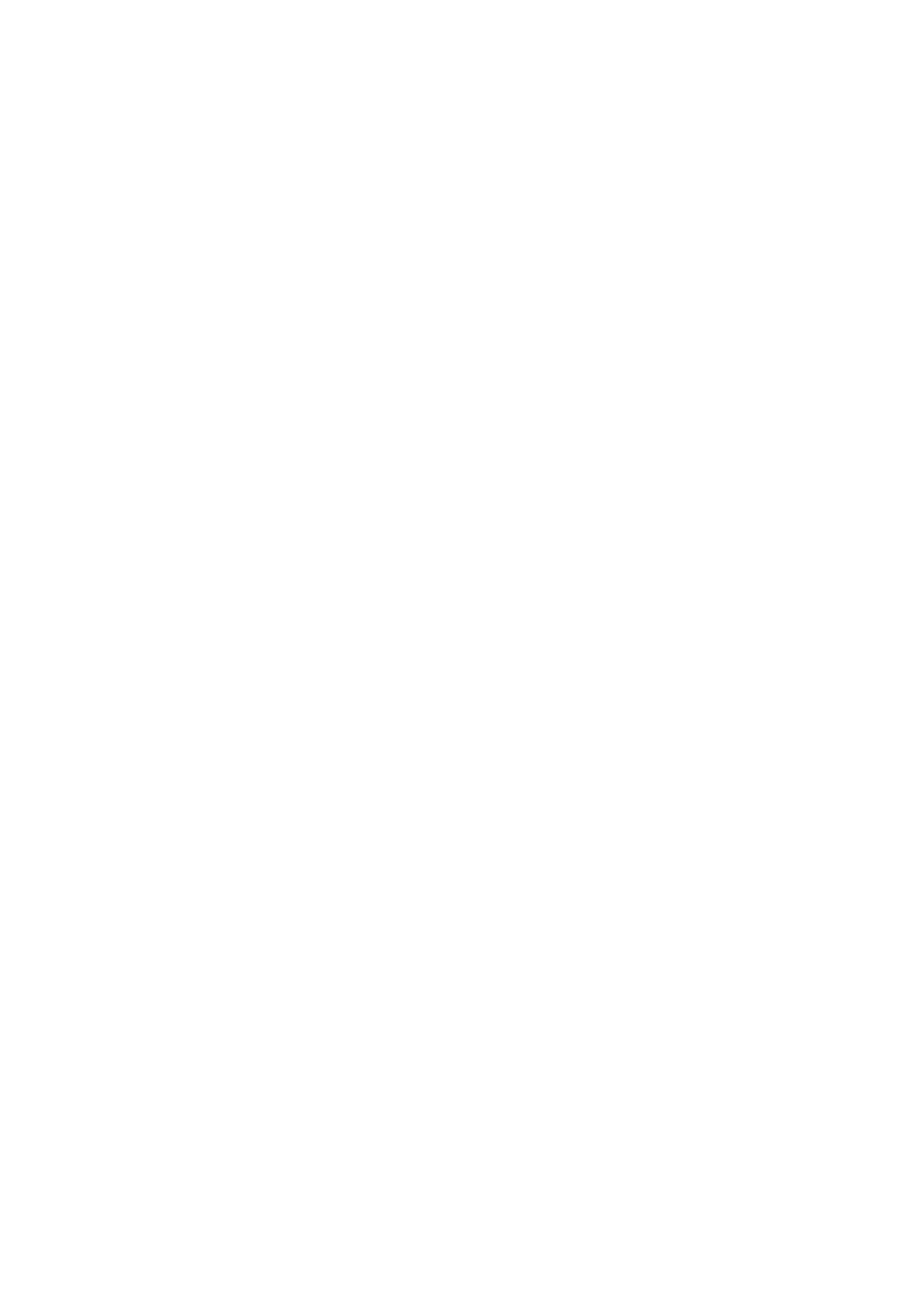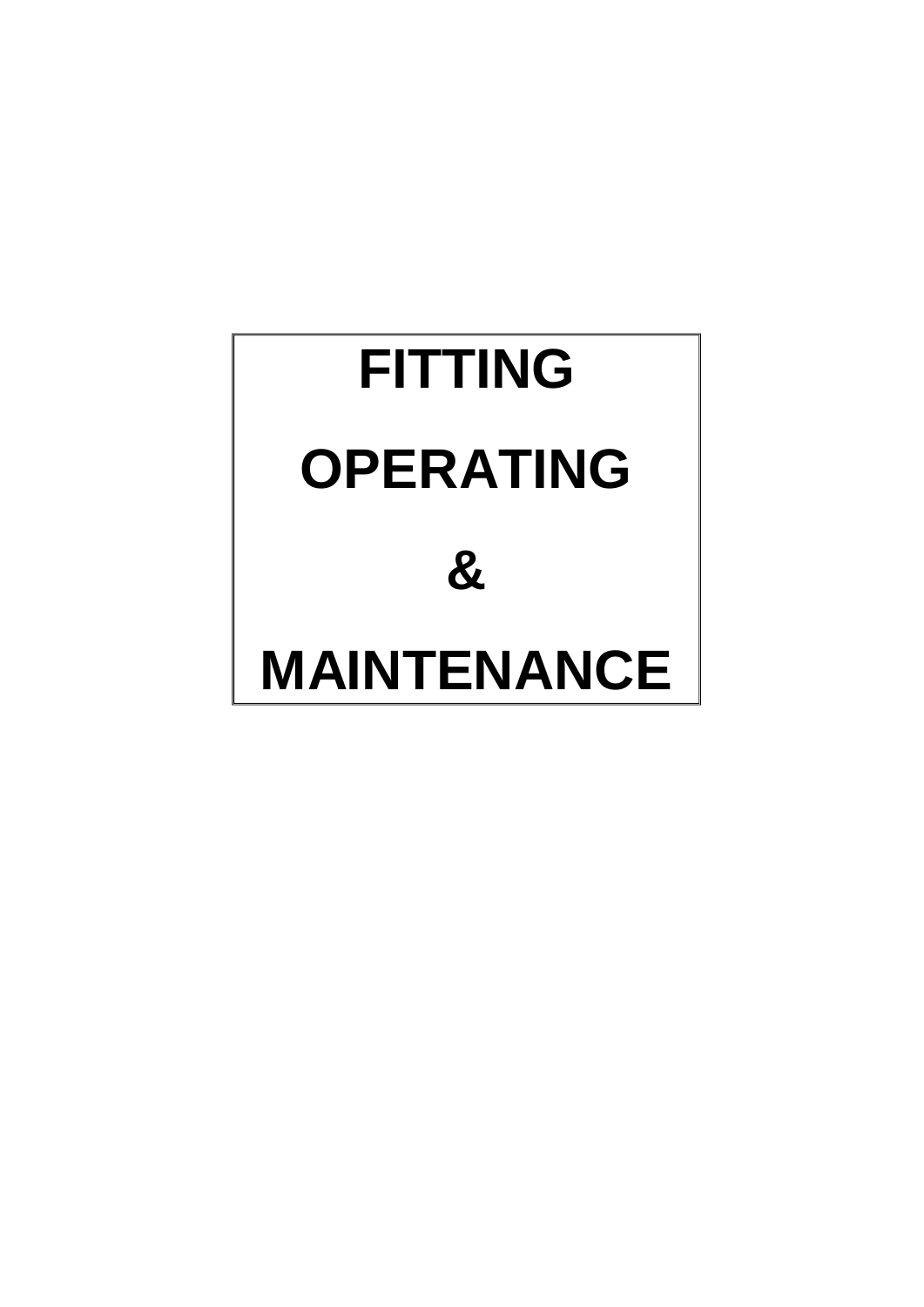# **SAFETY PRECAUTIONS**

- Study the Operator Manual and become fully familiar with the controls before operating the machine.
- Do not drink alcohol or take drugs whilst working and beware of medicines, which can cause drowsiness.
- Only start the engine or work the machine from the drivers seat or standing in the specified position next to the tractor.
- Ensure all controls are in neutral before starting the engine.
- Before commencing work test footbrake, lights, horn and all safety devices. Be sure that steering, transmission and engine speed controls are working effectively.
- If a machine is defective, report it immediately. DO NOT OPERATE THE MACHINE.
- When operating the machine in an enclosed area, adequate ventilation mustbe provided. EXHAUST FUMES CAN KILL.
- Only the operator should be on the machine.
- When getting on or off the machine, always use the footsteps provided, do not jump.
- Always match the machine operating speed according to the difficulty of conditions, if in doubt, SLOW DOWN.
- LOOK to ensure there are no persons or obstructions in the path of the machine BEFORE changing direction.
- SELECT LOW GEAR when driving over rough, uneven sites, especially careful when crossing ditches, logs railway lines or any other obstacle that could make the machine unstable.
- Operate straight up and down slopes, wherever possible, side-hill operation could cause the machine to roll over, especially if operating the loader.
- ALWAYS keep in gear when driving downhill, NEVER select neutral or depress the clutch pedal and coast downhill.
- Before dismounting from the machine always lower the loader and digger and/or any other attachments to the ground, apply the parkingbrake and stop the engine.
- Ensure the machine is parked on firm, preferably level ground. If the machine must be parked on a hill, position the machine ACROSS the slope, never facing up or down the slope.
- Do not drive against solid objects. If a load is too great to move use alternativeoperating techniques, which work the machine within its capacity.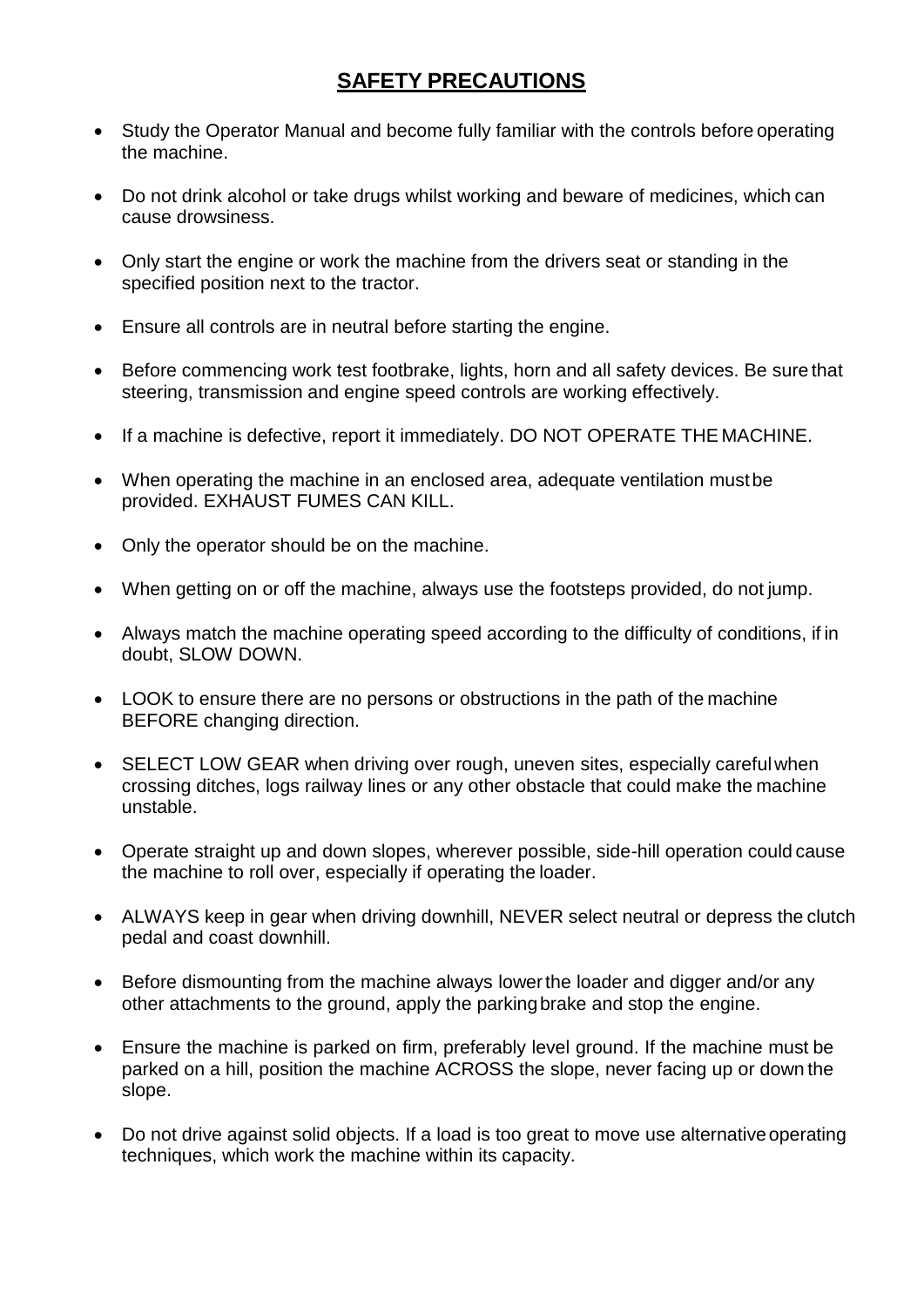# **SAFETY PRECAUTIONS CONTINUED**

- Never stand or walk on the edge of excavation, especially if they are not supported. Learn to gauge the depth of excavation by a reference point on the dipper or boom.
- ALWAYS level the machine with the stabilizer legs before attempting to dig across slopes. Exercise caution when swinging the dipper downhill especially with a full bucket at maximum reach, the machine could tip.
- ENSURE trucks or hoppers are sited on flat level ground for safe loading.
- DO NOT EXCEED LIFT CAPACITIES for either the digger or loading.
- DO NOT use either the digger or loader for crane duties unless the appropriate modifications have been made to comply with relevant regulations.
- Always check overhead clearance of doorways, bridges, and telephone and power cables, especially when transporting the machine on a truck or trailer.
- ALWAYS LOCATE UNDERGROUND SERVICES such as gas, electricity, telephone and water mains BEFORE STARTING WORK.
- ALWAYS use lights, reflectors and emblems to comply with relevant regulations whenever the machine is being driven on public roads.
- BEFORE driving the machine remove excess mud, and lock the boom with the transportlocking link.
- SECURELY ATTACH loose equipment carried on the machine during transportation. Operate local road regulations.
- Observe the appropriate road regulations when towing the machine on public roads.
- ALWAYS FIT SAFETY BARS, FRAMES OR PINS. STOP the engine and de-pressurize all hydraulic systems before repairing the machine. DO NOT allow anyone to walk or stand under the loader or digger or reach through the loader arms without these precautions first being taken.
- Ensure safety guards refitted after servicing the machine.

## **IMPORTANT STORAGE NOTICE**

**Wherever possible store machine with rams closed so as to protect chrome rod. Where this is not possible, cover exposed chrome ram rod with a protective coating.**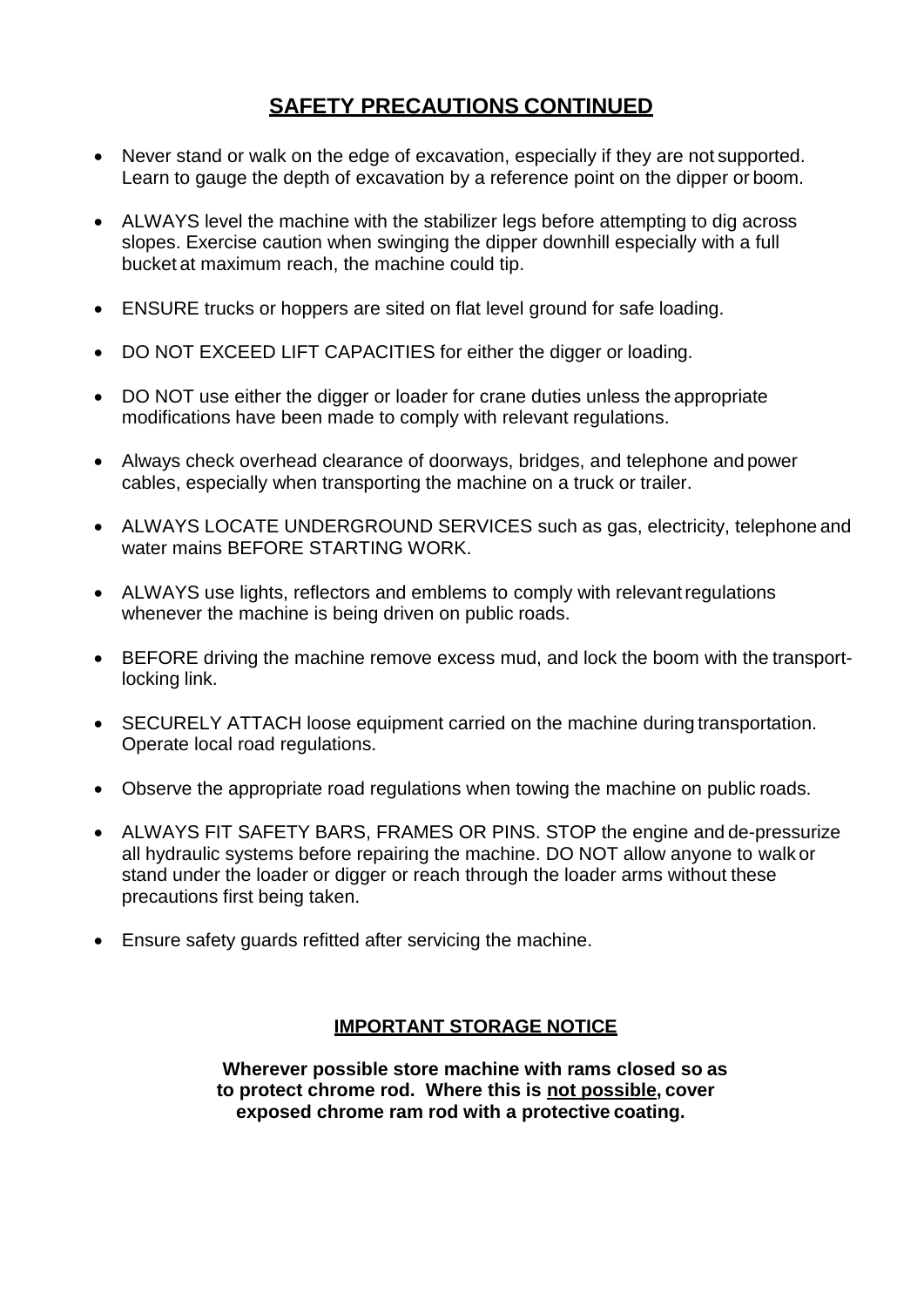# **FITTING BACKHOE TO TRACTOR**

- 1. Reverse the tractor to the backhoe and connect the 3 point linkage.
- 2. Adjust the top link to an appropriate length and lift the backhoe in the air.
- 3. Tighten the check chains to centralize and stabilize the machine.
- 4. Adjust the legs down until they are at their maximum length possible for the terrain that is intended to be worked on.
- 5. Lower the backhoe to the ground and turn off the engine.
- 6. Fit control lever brackets to roll bar in the preferred position. This can be on the left hand or right hand roll bar.
- 7. Secure control levers in position.
- 8. Connect quick release couplings to a suitable constant flow service at the rear of the tractor.
- 9. See pictures at the back if this book for correct mounting position.

# **IMPORTANT – BOLT TORQUE SETTINGS**

|             |       | <b>Coarse Thread</b> |                |                      | <b>Fine Thread</b> |                |                      |
|-------------|-------|----------------------|----------------|----------------------|--------------------|----------------|----------------------|
| <b>Bolt</b> |       | <b>Pitch</b>         | <b>Pounds-</b> |                      | Pitch              | <b>Pounds-</b> |                      |
| Size        | Grade | (mm)                 | Feet           | <b>Newton Meters</b> | (mm)               | Feet           | <b>Newton Meters</b> |
| M10         | 8.8   | 1.50                 | 32.5-41.2      | 44.1-55.9            | 1.25               | 36.2-46.3      | 49.0-62.8            |
|             | 10.9  | 1.50                 | 39.8-51.4      | 53.9-69.6            | 1.25               | 42.7-54.2      | 57.9-73.5            |
| M12         | 8.8   | 1.75                 | 48.5-61.5      | 65.7-83.4            | 1.25               | 55.0-69.4      | 74.5-94.1            |
|             | 10.9  | 1.75                 | 68.0-85.4      | 92.2-116             | 1.25               | 73.1-93.3      | 99.0-127             |
| M14         | 8.8   | 2.00                 | 76.7-96.9      | 104-131              | 1.50               | 86.1-109       | 117-148              |
|             | 10.9  | 2.00                 | 102-129        | 139-175              | 1.50               | 108-137        | 147-186              |
| M16         | 8.8   | 2.00                 | 110-136        | 149-184              | 1.50               | 116-142        | 157-192              |
|             | 10.9  | 2.00                 | 152-188        | 206-255              | 1.50               | 163-199        | 221-270              |
| M18         | 8.8   | 2.00                 | 145-174        | 196-235              | 1.50               | 170-206        | 230-279              |
|             | 10.9  | 2.00                 | 203-246        | 275-333              | 1.50               | 221-271        | 299-368              |
| M20         | 8.8   | 2.50                 | 177-213        | 240-289              | 1.50               | 203-246        | 275-333              |
|             | 10.9  | 2.50                 | 268-325        | 363-441              | 1.50               | 293-358        | 397-485              |

# **Recommended Metric Bolt Torque Specifications**

Torque settings for tie bolts on Valvoil slice valves 35 Nm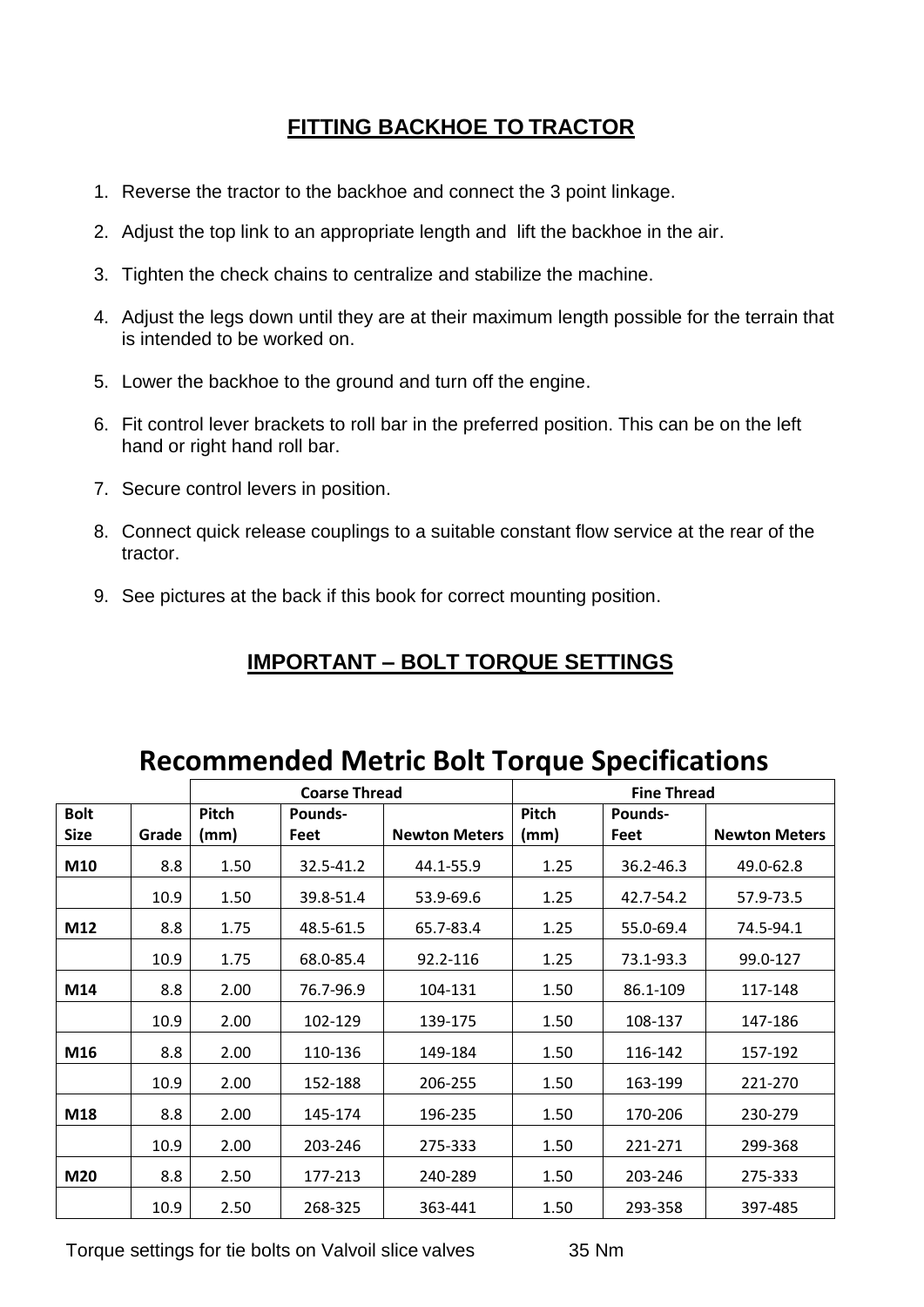# **OPERATION OF THE BACKHOE**

# **WARNING!**

Never operate the backhoe controls, except from either the operator's seat or from behind the controls to the side of the rear wheels. Keep bystanderswell clear when testing the backhoe following service or repair.

To avoid injury never use the backhoe for lifting or craning.

### **Operating Speeds**

Normal engine speed when working is 1200-2000 rpm depending on the tractor model. However, operate at a lower speed until operating skill develops or when working in very restricted conditions, particularly around underground cables or pipes and especially ifother workers are in the vicinity.

### **Stability**

To obtain maximum stability and anchorage during digging, fully dump the loader bucket at ground level and power the loader arms down to just take the weight at the front of tractor. Ensure the legs of the backhoe are on the ground before commencing digging.

Ensure the machine is level before commencing digging.

#### **Excavating on Slopes**

Whenever possible start excavating at the top of the slope and work downhill. Whenworking across a slope make full use of the digger stabilizer legs to level the machine, but keep the loader bucket just clear of the ground.

# **WARNING!**

Remember that you cannot make use of the loader bucket for added stability when working across a slope, therefore reduce the payload and avoid swinging a fully loaded bucket at full reach to the downhill side of the machine – it may tip over.

#### **Transporting**

When moving the unit from one site to another, always lock the backhoe in the transportposition as shown.

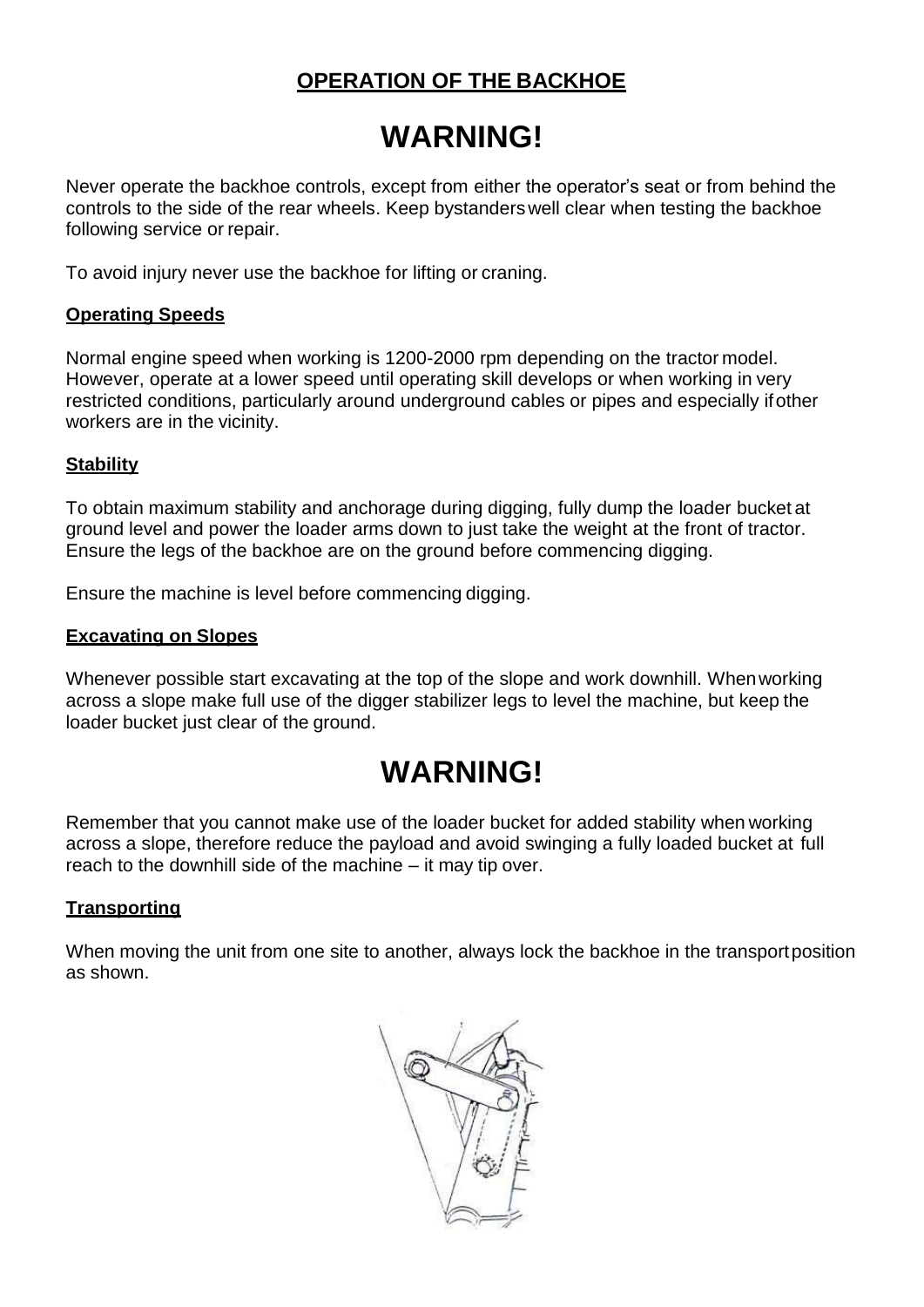# **CONTROLS AND OPERATION**

## **Backhoe Controls** – 2 lever control

(joystick) The main digging functions are controlled by 2 four function levers (1 & 2). The backhoe control levers are viewed from the operator's position.



## **Functions operated by Lever 1**

Lever moved sideways towards centre of machine will swing the digger arm to the right (clockwise).

Lever moved sideways away from centre of machine will swing the digger arm to the left (anti-clockwise).

Lever pulled backwards will lift the digging arm.

Lever pushed forwards will lower the digging arm.

## **Functions operated by Lever 2**

Lever moved sideways towards centre of the control panel crowds the bucket.

Lever moved sideways away from the centre of the control panel dumps the bucket.

Lever pulled backwards will move the dipper arm towards the machine.

Lever pushed forwards will move the dipper arm away from the machine.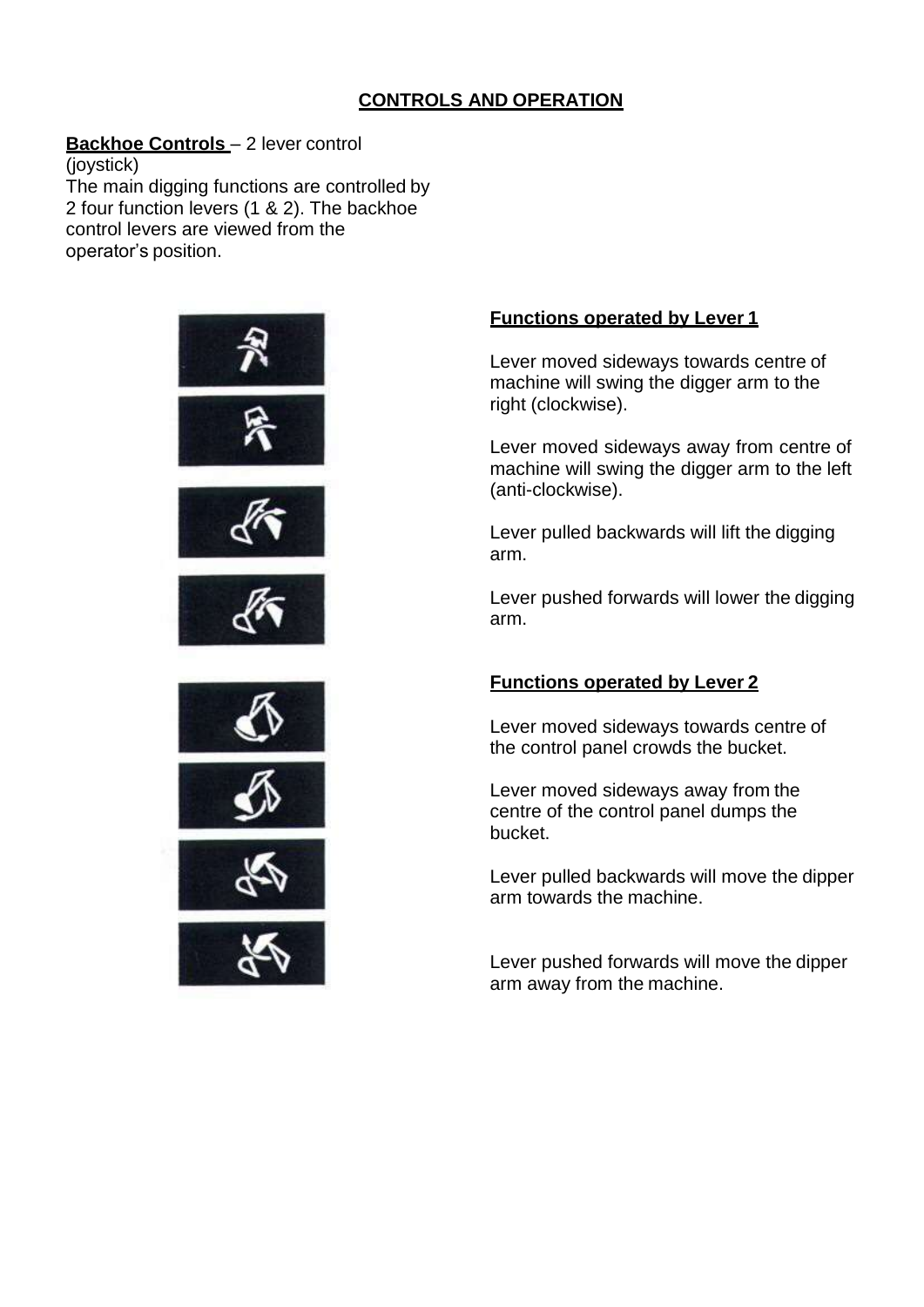

**Always remain on the tractor or safely behind the controls during operation to avoid injury. This is shown in the two pictures below.**

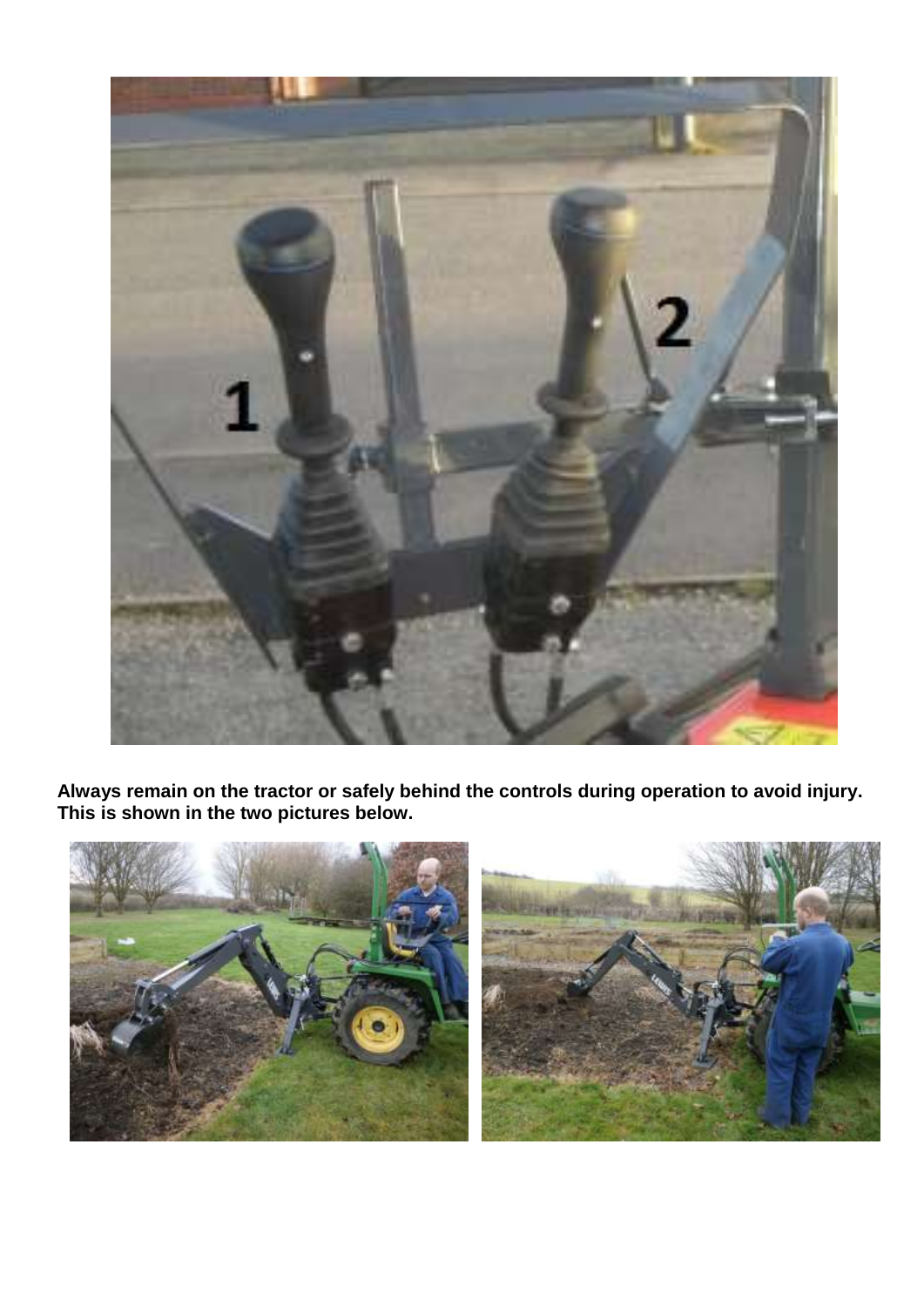